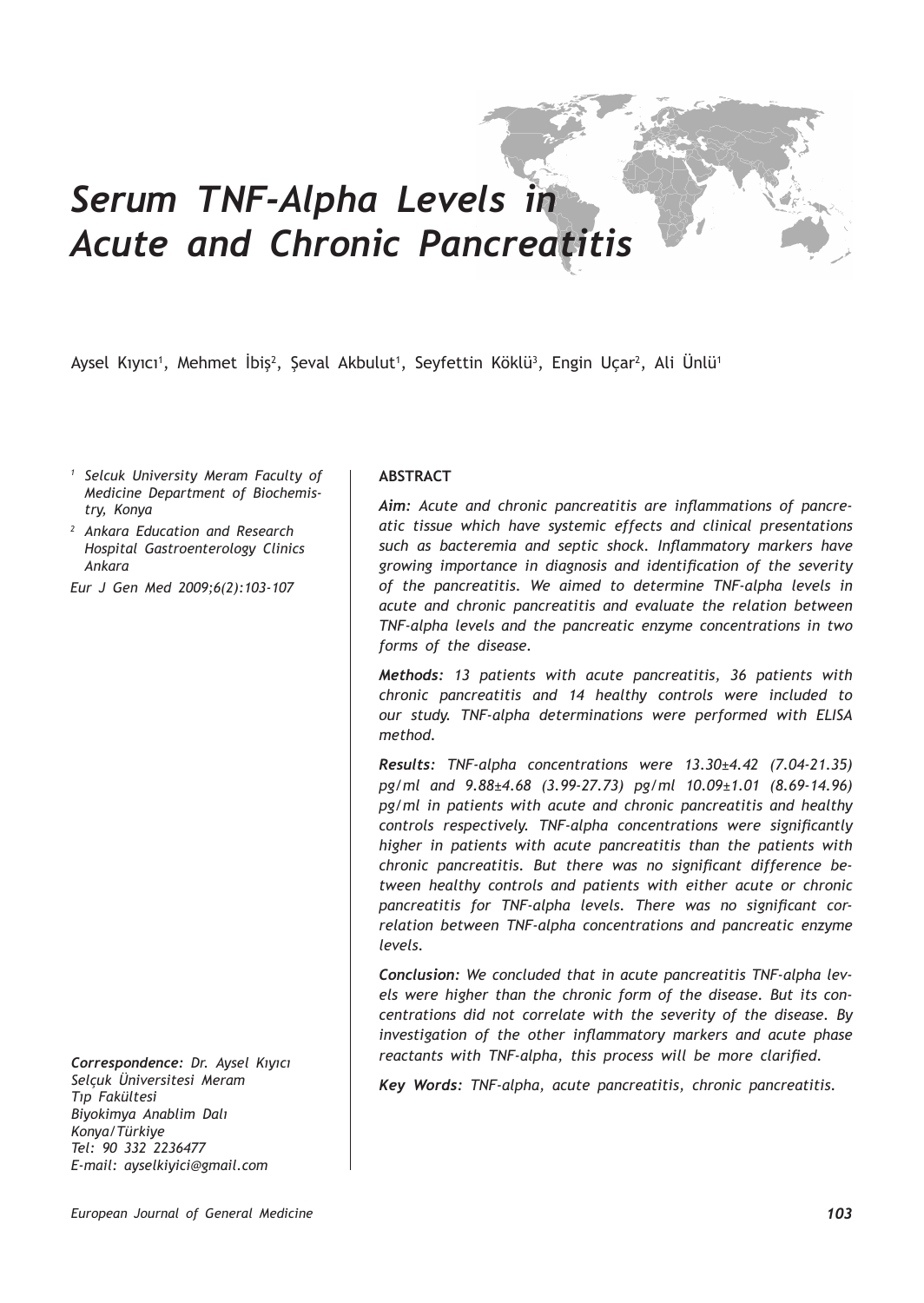# **INTRODUCTION**

Acute pancreatitis is an acute inflammatory process and besides the improvements in critical care applications, it still has high mortality rates. Most common causes of acute pancreatitis are alcoholism and biliary stones (1, 2). Multi-organ dysfunction syndrome, the extent of pancreatic necrosis, infection and sepsis are the major determinants of mortality in acute pancreatitis. Pancreatic necrosis is considered as a potential risk for infection, which represents the primary cause of late mortality. Occurrence of failures in respiratory, cardiovascular and excretory systems can predict the fetal outcome in severe acute pancreatitis. A wide range of mortality (20%-60%) has been reported in severe acute pancreatitis. Early diagnosis and prognostic evaluation are extremely important and may reduce the morbidity and mortality associated with severe acute pancreatitis (3-6). Pancreatic tissue damage is induced mostly with the inappropriate intracellular activation of trypsinogen to trypsin. Then a cascade of enzymatic activation process begins including the activation of phospholipases and elastases. Neutrophil migration to the pancreas and secretion of the inflammatory mediators join the process. Many inflammatory cytokines including interleukin-1 (IL-1), interleukin-6 (IL-6), interleukin-8 (IL-8), platelets activating factor (PAF) and tumor necrosis factor (TNF) play important roles in either pathogenesis or systemic complications of acute pancreatitis (7-9).

Chronic pancreatitis is a clinical outcome in which permanent and progressive parenchyme damage and functional disturbances are involved. It is defined as an irreversible damage which develops as a result of chronic inflammation and fibrosis of panreatic tissue and a cause of exocrine and endocrine insufficiency of pancreas. It is characterised with chronic abdominal pain and symptoms of pancreatic insufficiency (10). Recent in vitro and in vivo studies have shown objectively the role of activated pancreatic stellate cells in fibrogenesis in chronic pancreatitis (11, 12). A number of factors like inflammatory mediators, oxidative stress and toxins activate these cells. These proinflammatory mediators include IL-1, IL-6 and TNFalpha. One of the major toxins that cause chronic pancreatitis is ethanol. In vitro studies have shown that ethanol can produce chronic pancreatitis through a number of mechanisms (13). Besides generating oxidant stress, ethanol can also predispose the pancreas to auto-digestion and necroinflammation. Production of pro-inflammatory cytokines including TNF-alpha, IL-1 and IL-6 is observed as a result of these; and they contribute and progress the pancreatic inflammation and activate pancreatic stellate cells (14, 15).

In recent years, growing interest was focused on use of inflammatory markers with pancreatic enzymes in diagnosis and prognostic evaluation of acute and chronic pancreatitis. Inflammatory markers or acute phase reactants like high sensitive CRP, interleukines and TNF-alpha were used in diagnosis and follow up of two forms of the disease and different results were obtained. The researchers investigated TNF-alpha levels in either acute or chronic form of the disease and compared with healthy controls. But there is no report which gives information about TNF-alpha levels in both forms of the disease. So we aimed to determine TNF-alpha levels in acute and chronic pancreatitis and evaluate the relation between TNF-alpha levels and the disease severity in two forms of the disease.

## **METHODS**

13 patients with acute pancreatitis, 36 patients with chronic pancreatitis and 14 healthy controls were included to our study. Patients in acute pancreatitis group had signs and symptoms of pancreatitis accompanied by elevations in biochemical tests such as pancreatic enzymes (amylase, lipase). Diagnosis of chronic pancreatitis was confirmed with one or usually a combination of radiological tools (i.e.ultrasonography, computerized tomography, endoscopic ultrasonography).

Blood samples taken for routine biochemical analysis during their hospitalisation were aliquoted in eppendorf tubes after enzyme analysis and stored at -70ºC. TNF alpha analysis was performed with a commercially available ELISA kit (BioSource).

SPSS for Windows statistical program (version13.0) was used for statistical evaluation. Kruskal Wallis Variance analysis was performed for comparison of TNF-alpha levels of the all groups and post hoc Mann Whitney-U test was used. Spearman Correlation analysis was performed for correlations. p< 0.05 was assumed as statistically significant.

## **RESULTS**

The mean ages of patients with acute pancreatitis, chronic pancreatitis and control groups were 47±16.27 (13-73), 45.82±17.93 (11-76) and 39.78±10.59 (29-55) years respectively. Biochemical measurements were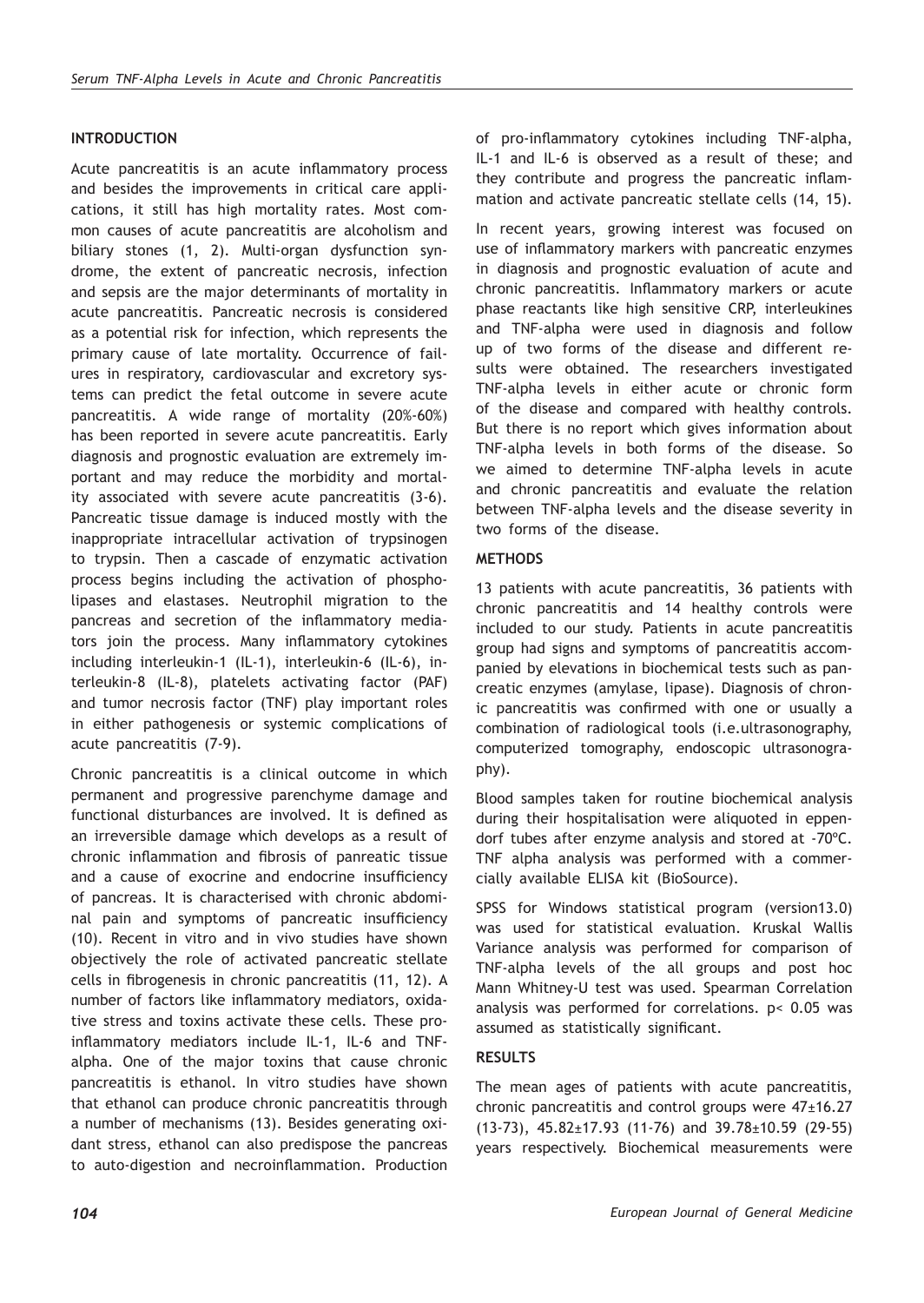| Parameter            | Acute pancreatitis (n= 13) | Chronic pancreatitis (n= 36) | Control (n= $14$ )    |
|----------------------|----------------------------|------------------------------|-----------------------|
| Amylase $(U/L)$      | $1664 + 1085$              | $81.25 \pm 40.28$            |                       |
| Lipase (U/L)         | $1058 \pm 720$             | $37.64 \pm 22.01$            |                       |
| $TNF$ -alpha (pg/mL) | $13.30 \pm 4.42$           | $9.88 \pm 4.68$              | $10.09 \pm 1.61$      |
|                      | $(p= 0.01, p= 0.08)$       | $(p= 0.133, p= 0.01)$        | $(p= 0.08, p= 0.133)$ |

summarized in (Table 1). TNF-alpha concentrations were 13.30±4.42 (7.04-21.35) pg/ml and 9.88±4.68 (3.99-27.73) pg/ml and 10.09±1.01 (8.69-14.96) pg/ml in acute and chronic pancreatitis and control groups respectively (Table 1). TNF-alpha concentrations were significantly higher in patients with acute pancreatitis than the ones with chronic form of the disease (p< 0.05). But there was no significant difference between healthy controls and patients with either acute or chronic pancreatitis for TNF-alpha concentrations. We performed Spearman correlation analysis but there was no significant correlation between TNFalpha levels and pancreatic enzyme concentrations.

#### **DISCUSSION**

In our study we aimed to determine TNF-alpha levels in acute and chronic pancreatitis and evaluate the relation between TNF-alpha levels and pancreatic enzyme concentrations in two forms of the disease. Our results showed that TNF-alpha levels were significantly higher in acute pancreatitis than chronic pancreatitis. But no significant increase was observed in TNF-alpha production in either form of the disease compared to healthy individuals. Correlation analysis was performed between pancreatic enzymes (amylase and lipase) and TNF-alpha levels but we did not find any significant correlation.

TNF-alpha is a cytokine that causes unwanted effects in many different autoimmune and inflammatory diseases. It is a key regulator of other proinflammatory cytokines and of leukocyte adhesion molecules and it is a priming activator of immune cells (16). In recent years, several studies suggested that TNF alpha plays a pivotal role in the pathogenesis of acute pancreatitis. Use of TNF-alpha in acute pancreatitis was assumed to predict disease severity and development of complications such as multiple organ failure and septic shock (16). Brivet et al concluded that during acute severe pancreatitis, pro- and anti-inflammatory cytokine response occured early and persisted in the systemic circulation for several days. They also observed an association with the disease severity at onset and outcome. But cytokine plasma concentrations were considered to be unable to predict death accurately in individual patients (17).

Different results were reported about TNF-alpha levels in chronic pancreatitis. Szuster-Ciesielska et al observed increased TNF-alpha and IL-6 levels in alcoholic liver cirrhosis and chronic pancreatitis (18). To clarify the pathophysiological significance of cytokines in chronic pancreatitis, Xie et al analyzed tissue expressions of various cytokines in the onset and progression in rats with chronic pancreatitis and their results suggested that tissue expressions of TNF-alpha and IL-6 were involved in the onset of pancreatitis and that IFN-gamma expression was related to the progression of chronic pancreatitis (19).

In order to clarify whether there was a difference in the dynamics of cytokine levels at chronic pancreatitis with different etiologic factors Zhukov et al investigated the production of TNF in chronic alcoholic and chronic relapsing pancreatitis and showed that it could be a reliable marker of the severity of aggravation irrespective of the etiologic factor of the disease and also as a prognostic factor (20). High cytokine levels were found to be correlated with exacerbation severity. However in transition to remission, the levels of cytokines and acute phase proteins decreased. It was demonstrated that TNF-alpha rose in remission most frequently in patients with biliarypancreatic reflux (21).

In this study we have investigated TNF-alpha concentrations in both acute and chronic forms of pancreatitis. TNF-alpha levels were significantly higher in patients with acute pancreatitis than patients with the chronic form of the disease. But there was no significant difference between healthy controls and patients with either acute or chronic pancreatitis for TNF-alpha concentrations. According to our findings we suggest that TNF-alpha increases in acute form of the disease but not in the chronic form. Although acute pancreatitis group had higher TNF-alpha levels than the healthy controls this difference was not statistically significant. And this might be as a result of the factor that our study included small number of cases in acute pancreatitis and control groups.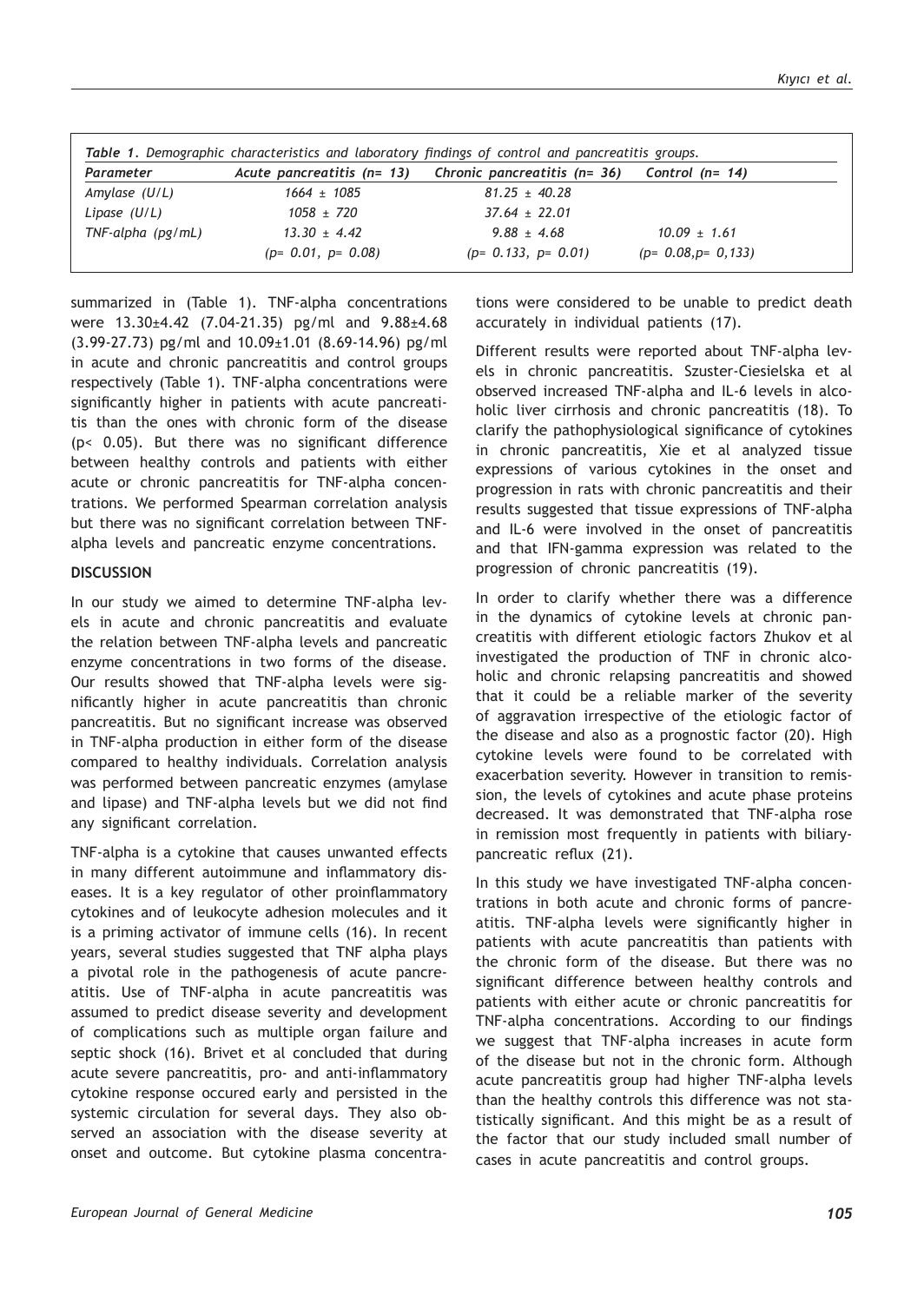Our findings agree with the previous results in acute pancreatitis but disagree with the results in chronic form of the disease. In most of the studies performed on patients with chronic pancreatitis, higher TNFalpha levels were observed (18-21) and thought to be correlated with the exacerbation severity (20,21). But we found similar TNF-alpha levels in healthy controls and patients with chronic pancreatitis. In a previous report the researchers claimed that reduced capacity of TNF production was claimed to be responsible for the induction of chronic pancreatitis and low TNFalpha secreting genetic variant was found to be predominant in this form of the disease (22), although some others concluded that there was no relation between TNF-alpha gene polymorphisms and chronic pancreatitis (23-25).

We did not find any correlation between the pancreatic enzyme activities and TNF-alpha levels. Although TNF-alpha levels were accepted to reflect disease severity and development of complications in acute pancreatitis in previous reports we did not observe this relation in our study. Limited number in acute pancreatitis group might be the cause of this incompatible finding.

We concluded that in acute pancreatitis TNF-alpha levels were higher than the chronic form of the disease. But its concentrations did not correlate with the severity of the disease. By investigation of the other inflammatory markers and acute phase reactants with TNF-alpha, this process will be more clarified. Researches on secretion characteristics of TNF-alpha in experimental pancreatitis models in animals will be more helpfull in clarifying the relation between TNF-alpha and pathogenetic process of the disease.

## *REFERENCES*

- *1. Bradley EL. A clinical based classification system for acute pancreatitis: Summary of the international symposium on acute pancreatitis, Atlanta, GA, September 11 through 13, 1992. Arch Surg 1993;128:586-90.*
- *2. Karne S, Gorelick FS. Etiopathogenesis of acute pancreatitis. Surg Clin North Am 1999;79:699-710.*
- *3. Lankisch PG, Pflichthofer D, Lehnick D. Acute pancreatitis: Which patient is most at risk? Pancreas 1999;19: 321-4.*
- *4. Isenmann R, Rau B, Beger HG. Bacterial infection and extent of necrosis are determinants of organ failure in patients with acute necrotizing pancreatitis. Br J Surg 1999;86:1020-4.*
- *5. Gloor B, Muller CA, Worni M, Martignoni ME, Uhl W, Buchler MW. Late mortality in patients with severe acute pancreatitis. Br J Surg 2001;88:975-9.*
- *6. Buter A, Imrie CW, Carter CR, Evans S, McKay CJ. Dynamic nature of early organ dysfunction determines outcome in acute pancreatitis. Br J Surg 2002;89:298- 302.*
- *7. Pooran N, Indaram A, Singh P, Bank S. Cytokines (IL-6, IL-8, TNF): early and reliable predictors of severe acute pancreatitis. J Clin Gastroenterol 2003;37:263-6.*
- *8. Kong L, Santiago N, Han TQ, Zhang SD. Clinical characteristics and prognostic factors of severe acute pancreatitis. World J Gastroenterol 2004;10:3336-8.*
- *9. Mofleh IA. Severe acute pancreatitis: Pathogenetic aspects and prognostic factors. World J Gastroenterol 2008;14:675-84.*
- *10. Chari ST, Singer MV. The problem of classification and staging of chronic pancreatitis. Proposals based on current knowledge of its natural history. Scand J Gastroenterol 1994;29:949.*
- *11. Talukdar R, Tandon RK. Pancreatic stellate cells: New target in the treatment of chronic pancreatitis. J Gastroenterol Hepatol 2008;23:34-41.*
- *12. Talukdar R, Saikia N, Singal DK, Tandon R. Chronic pancreatitis: Evolving paradigms. Pancreatology 2006; 6:440-9.*
- *13. Apte MV, Pirola RC, Wilson JS. Battle-scarred pancreas: Role of alcohol and pancreatic stellate cells in pancreatic fibrosis. J Gastroenterol Hepatol 2006;21(Suppl 3): 97-101.*
- *14. Apte MV, Haber PS, Darby SJ et al. Pancreatic stellate cells are activated by pro-inflammatory cytokines: implications for pancreatic fibrogenesis. Gut 1999; 44: 534-41.*
- *15. Apte MV, Keogh GW, Wilson JS. Chronic pancreatitis: Complication and management. J Clin Gastroenterol 1999;29:225-40.*
- *16. Kingsnorth A. A role of cytokines and their inhibitors in acute pancreatitis. Gut 1997;40:1-4.*
- *17. Brivet FG, Emilie D, Galanaud P. Pro- and anti-inflammatory cytokines during acute severe pancreatitis: An early and sustained response, although unpredictable of death. Parisian Study Group on Acute Pancreatitis. Crit Care Med 1999;27:749-55.*
- *18. Szuster-Ciesielska A, Daniluk J, Kandefer-Zerszen M. Serum levels of cytokines in alcoholic liver chirrosis and pancreatitis. Arch Immunol Ther Exp (Warsz) 2000; 48:301-7.*
- *19. Xie MJ, Motoo Y, Su SB, Sawabu N. Expression of tumor necrosis factor-alpha, interleukin-6, and interferon-gamma in spontaneous chronic pancreatitis in the WBN/Kob rat. Pancreas 2001;22:400-8.*